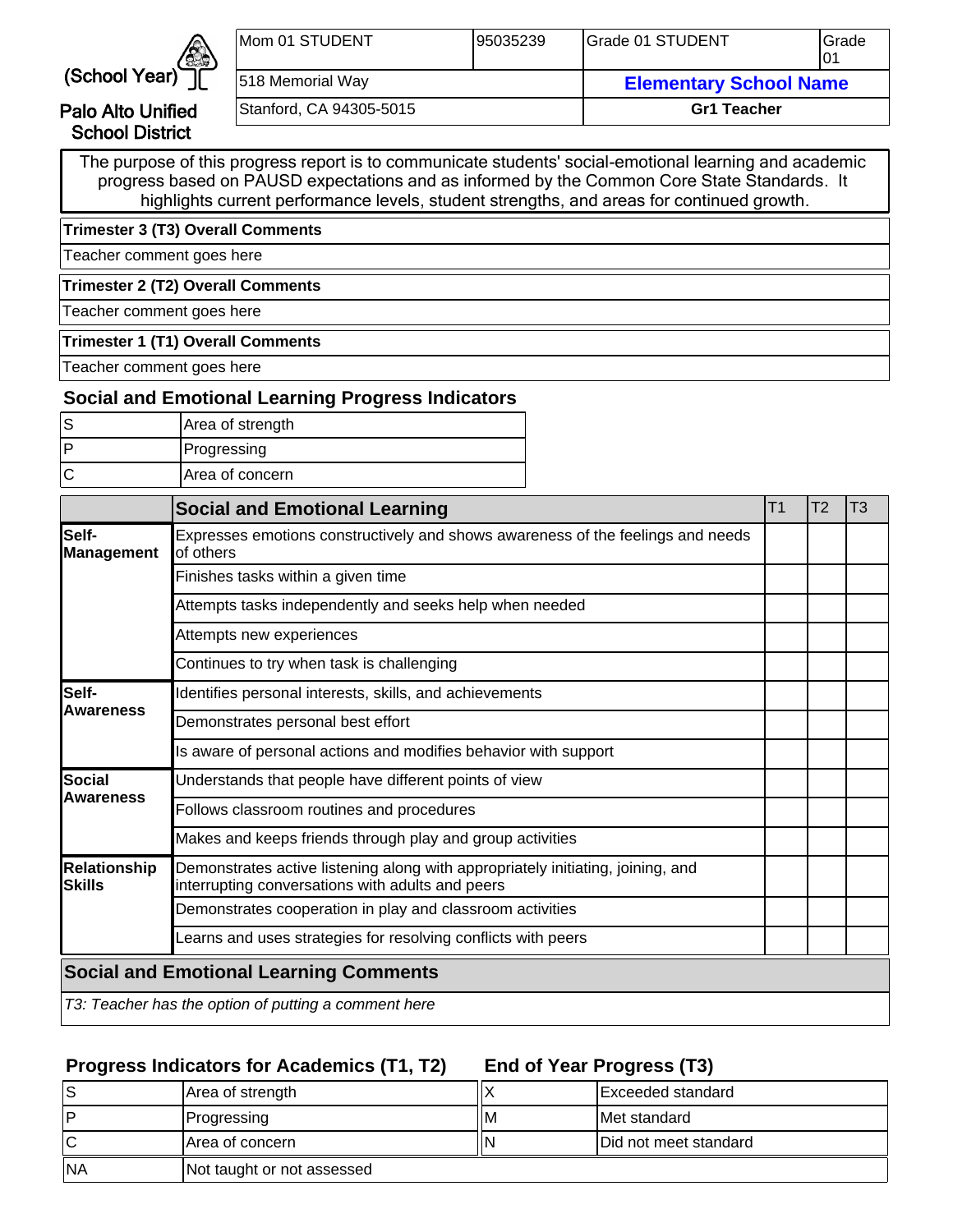|                                                      | <b>English Language Arts</b>                                                                                                                                                                      |                |                |                |
|------------------------------------------------------|---------------------------------------------------------------------------------------------------------------------------------------------------------------------------------------------------|----------------|----------------|----------------|
|                                                      | <b>Reading</b>                                                                                                                                                                                    | T <sub>1</sub> | T <sub>2</sub> | T <sub>3</sub> |
| Key Ideas/Details                                    | Names the main topic of a text and retells familiar stories using details about<br>characters, setting, and major events                                                                          |                |                |                |
| <b>Craft/Structure</b>                               | Uses text features (e.g., table of contents, illustrations, diagrams, glossaries,<br>charts, and captions) to gain understanding                                                                  |                |                |                |
| Integration of<br>Knowledge and<br>Ideas             | Compares and contrasts similar texts                                                                                                                                                              |                |                |                |
| <b> Foundational</b><br><b>Skills</b>                | Reads grade-level texts with accuracy and fluency using multiple strategies (e.g.,<br>chunking, using first-letter sound, picture clues, and sentence meaning) in order<br>to understand the text |                |                |                |
| <b>Range of Reading</b>                              | Understands grade-level texts in a variety of genres (e.g., folk tales, fairy tales,<br>and science texts)                                                                                        |                |                |                |
|                                                      | Writing                                                                                                                                                                                           | T <sub>1</sub> | T <sub>2</sub> | T <sub>3</sub> |
| <b>Types and</b>                                     | Writes a narrative with a beginning, middle, and end                                                                                                                                              |                |                |                |
| <b>Purposes</b>                                      | Writes an informational text on a topic with an introduction, some facts, and a<br>conclusion                                                                                                     |                |                |                |
|                                                      | Writes an opinion piece with an introduction, supplies a reason for the opinion,<br>and provides a conclusion                                                                                     |                |                |                |
| <b>Production and</b><br><b>Distribution</b>         | Responds to suggestions about writing and adds details                                                                                                                                            |                |                |                |
|                                                      | Uses a variety of digital tools to collaborate, produce, and publish                                                                                                                              |                |                |                |
| <b>Research to Build</b><br>and Present<br>Knowledge | Participates in shared research and writing projects                                                                                                                                              |                |                |                |
|                                                      | <b>Listening/Speaking</b>                                                                                                                                                                         | T <sub>1</sub> | T <sub>2</sub> | T3             |
| Comprehension<br>and Collaboration                   | Participates in small and large-group conversations respectfully, builds on ideas<br>of others, and expresses own ideas                                                                           |                |                |                |
| <b>Presentation of</b><br>Knowledge and<br>ldeas     | Speaks audibly and uses complete sentences to express ideas and feelings                                                                                                                          |                |                |                |
|                                                      | Language                                                                                                                                                                                          | T1             | T2             | T <sub>3</sub> |
| Conventions of<br><b>Standard English</b>            | Speaks using grade-appropriate grammar and writes using grade-appropriate<br>conventions, grammar, and spelling                                                                                   |                |                |                |
| <b>Vocabulary</b><br><b>Acquisition</b><br>and Use   | Determines the meaning of new, unknown, and multiple-meaning words                                                                                                                                |                |                |                |
|                                                      | <b>English Language Arts Comments</b>                                                                                                                                                             |                |                |                |

T3: Teacher has the option of putting a comment here

|                                               | <b>Mathematics</b>                                                                                     | l I 1 | 12 | T3 |
|-----------------------------------------------|--------------------------------------------------------------------------------------------------------|-------|----|----|
| <b>Operations and</b><br>Algebraic            | Understands the relationship between addition and subtraction (e.g., $9 - 5 = 4$<br>and $4 + 5 = 9$ )  |       |    |    |
| <b>Thinking</b>                               | Solves addition problems using numbers between zero and 20                                             |       |    |    |
|                                               | Solves subtraction problems using numbers between zero and 20                                          |       |    |    |
| <b>IMeasurement</b>                           | Measures length using non-standard units (e.g., paper clips and blocks)                                |       |    |    |
| Geometry                                      | Works with two- and three-dimensional shapes and their attributes                                      |       |    |    |
| Number and<br><b>Operations in</b><br>Base 10 | Understands that a two-digit number shows amounts of tens and ones (e.g., $52 =$<br>5 tens and 2 ones) |       |    |    |